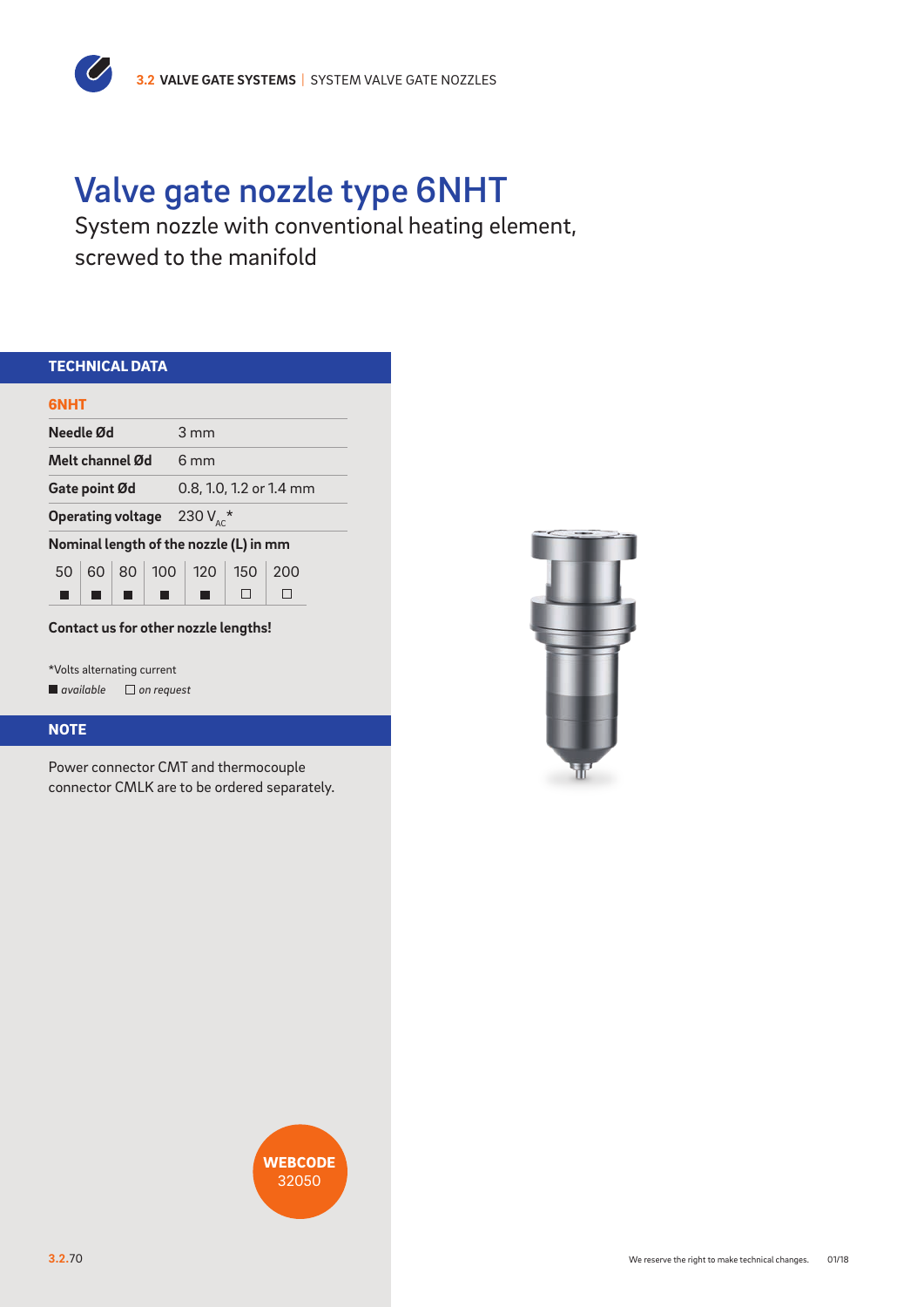

### Nozzle with needle guide antechamber design LA



For "X" version of the needle guide see following page

Nozzle with needle guide antechamber design KA



Dimension "K" required for heat expansion is to be ensured by grinding the pressure pad (12 + 0.1 mm)! Determine the difference between the height of the manifold system and the height of the frame plate when installed! ∆T specifies the temperature differential between the processing temperature and the mould temperature!

| VH    | $\Delta T$ (°C)   100       |                                | 150   | 200   | 250   | 300   | 350   |
|-------|-----------------------------|--------------------------------|-------|-------|-------|-------|-------|
| 36 mm | $K$ (mm) 0.021              |                                | 0.059 | 0.098 | 0.137 | 0.177 | 0.217 |
| 46 mm | <b>K</b> (mm) $\vert$ 0.033 |                                | 0.078 | 0.124 | 0.170 | 0.218 | 0.264 |
| 56 mm |                             | $K$ (mm) $\vert$ 0.046 $\vert$ | 0.097 | 0.150 | 0.203 | 0.258 | 0.311 |

## INSTALLATION



Example cutout for nozzle head, power and thermocouple plug connections



 $10$  Power plug connection in this area can be bent once; minimum radius: R8 SW = flat area on nozzle head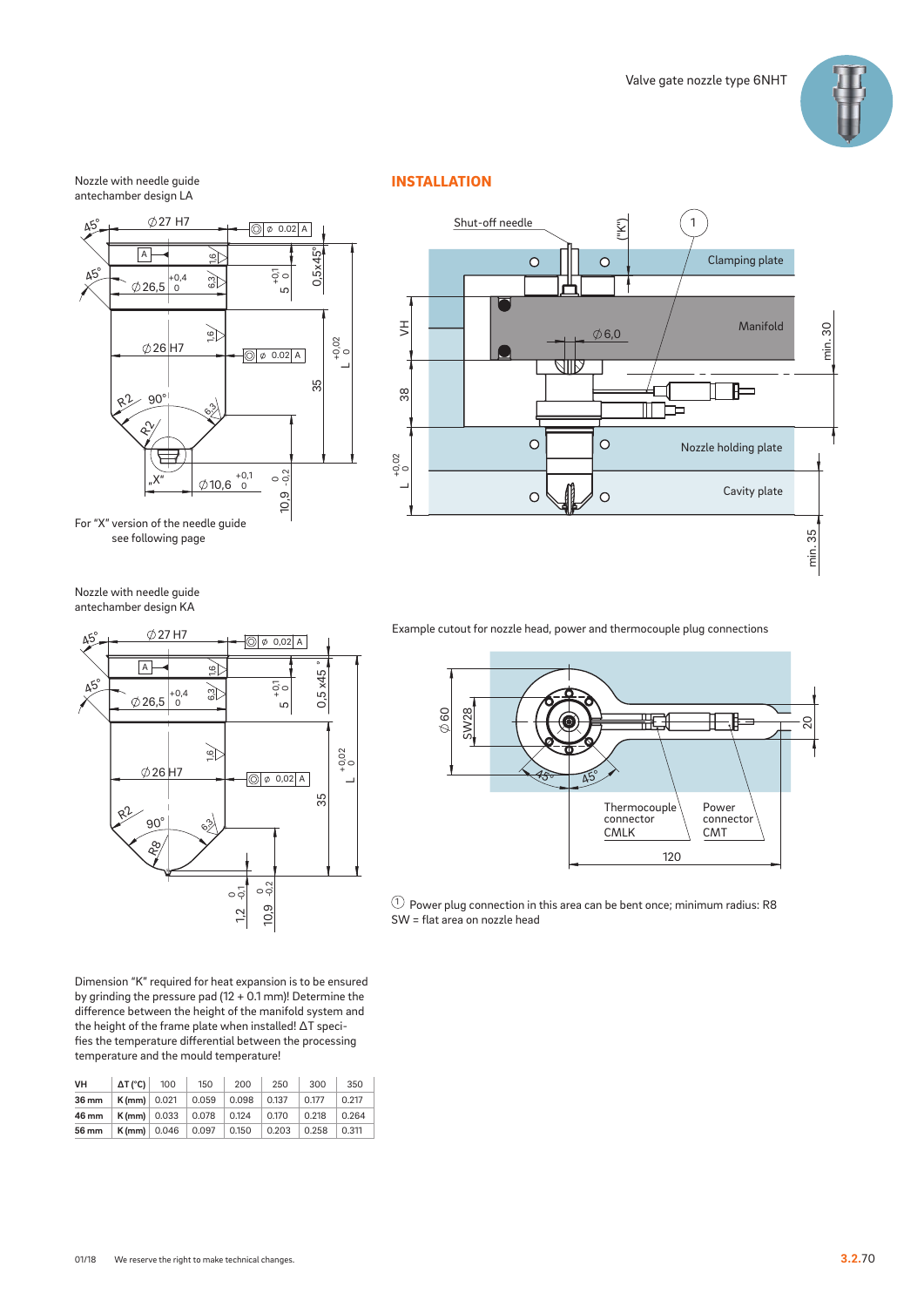# Valve gate nozzle type 6NHT

# Needle guide versions LA, LA with titanium ring, LAZ and KA

### NEEDLE GUIDE VERSIONS



Needle guide version Antechamber version LA



**Needle guide LA** Made of powder-metallurgical steel

no wear or burring. If necessary, the needle guide can be changed without great effort. By replacing the needle guide and needle, the gate point diameter can be made larger or smaller without subsequent reworking of the mould cavity. Thanks to a precise needle guide, the clean gate point can be closed with nearly



### **Advantages:**

- Long service life and wear-resistance

- Wear parts are easy to replace
- Outstanding and flash-free gate point quality
- Very good visual surface quality
- No replacement or subsequent reworking of the mould inserts required
- Minimal shear stress



0,01 A

Needle quide version Antechamber version LA with titanium ring



**Needle guide LA** Special version with titanium ring

Thermal insulation of the needle guide using a titanium ring expands the area of use of the valve gate nozzle to include the following plastics:

- Polyamides (PA4.6, PA6.6 and HTN) - Thermoplastic polyesters (PBT and PET)
- Liquid crystalline polymers (LCP)
- 
- Polyether ether ketones (PEEK)